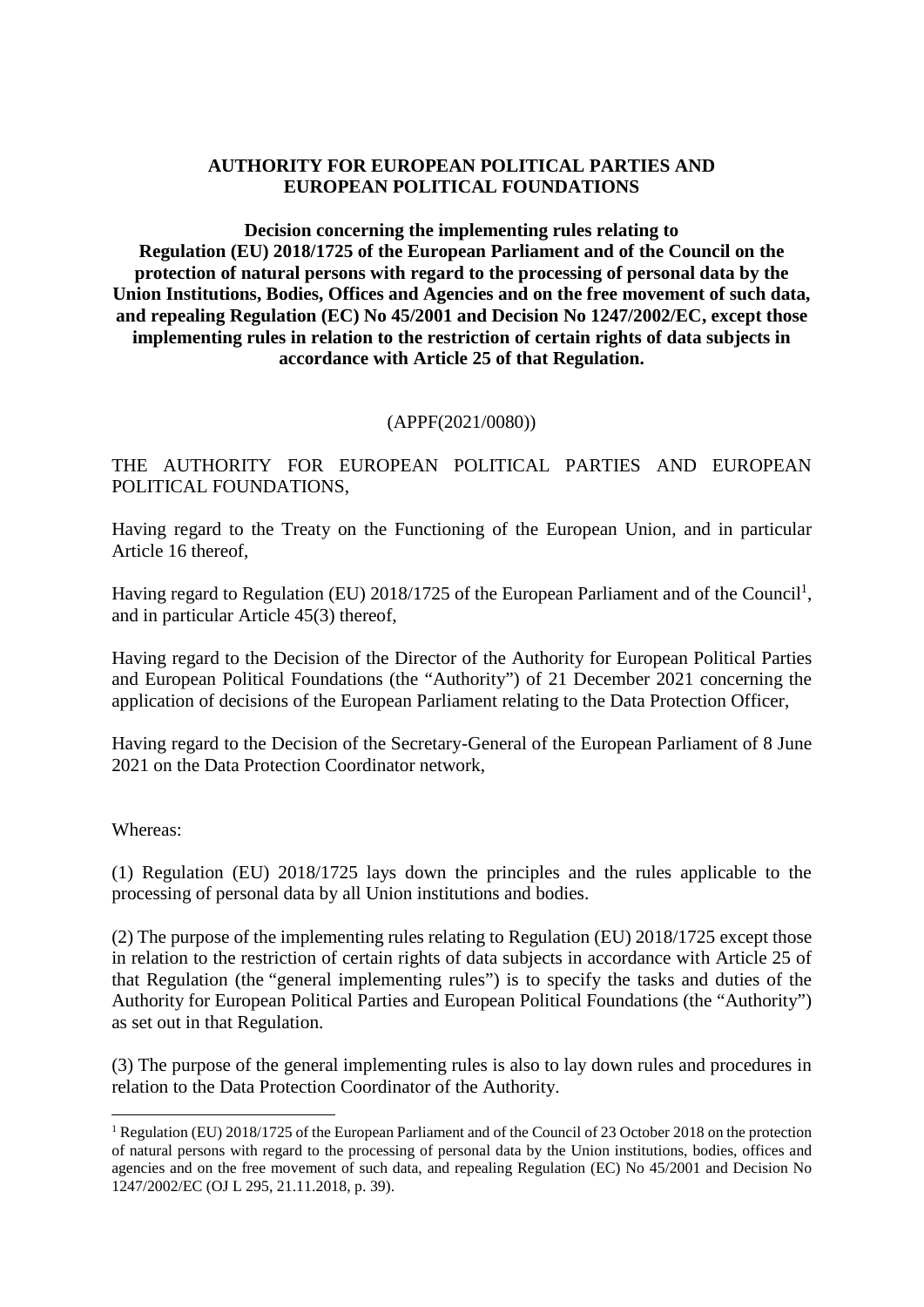(4) The purpose of the general implementing rules is also to lay down procedures which will enable data subjects to exercise their rights and all persons within the Authority who are involved in the processing of personal data to fulfil their obligations.

(5) The general implementing rules should ensure that the Authority duly respects its obligations under Regulation (EU) 2018/1725 without impeding it from duly carrying out its administrative tasks and functions, and in particular registering, controlling and, where appropriate, imposing sanctions on European political parties and European political foundations.

(6) Regulation (EU) 2018/1725 should therefore be interpreted in a way that ensures the ability of the Authority to fully exercise its powers as laid down in Regulation (EU, Euratom) No 1141/2014<sup>2</sup> .

(7) Furthermore, the right to data portability under Article 22 of Regulation (EU) 2018/1725 only applies where the processing is based either on consent or on the need to fulfil a contract and is carried out by automated means. Therefore, that right does not apply to processing carried out in the performance of a task in the public interest based on law and the other grounds for lawfulness in Article 5.

(8) Moreover, as regards the application of the general implementing rules regarding joint controllership of the Authority with other bodies or institutions, or other entities, such joint controllerships should exist only if and to the extent that they are jointly responsible for the same single processing operations, and not where they merely intervene sequentially with thematically proximate but distinct processing operations.

(9) The European Data Protection Supervisor was informed pursuant to Article 41(1) of Regulation (EU) 2018/1725,

HAS ADOPTED THIS DECISION:

# **CHAPTER I**

#### **GENERAL PROVISIONS**

#### *Article 1*

#### **Purpose**

This Decision lays down the general rules governing the implementation of Regulation (EU) 2018/1725 in the Authority for European Political Parties and European Political Foundations (the 'Authority') except those in relation to the restriction of certain rights of data subjects in accordance with Article 25 of that Regulation, and in particular:

<sup>2</sup> Regulation (EU, Euratom) No 1141/2014 of the European Parliament and of the Council of 22 October 2014 on the statute and funding of European political parties and European political foundations (OJ L 317 4.11.2014, p. 1), as amended.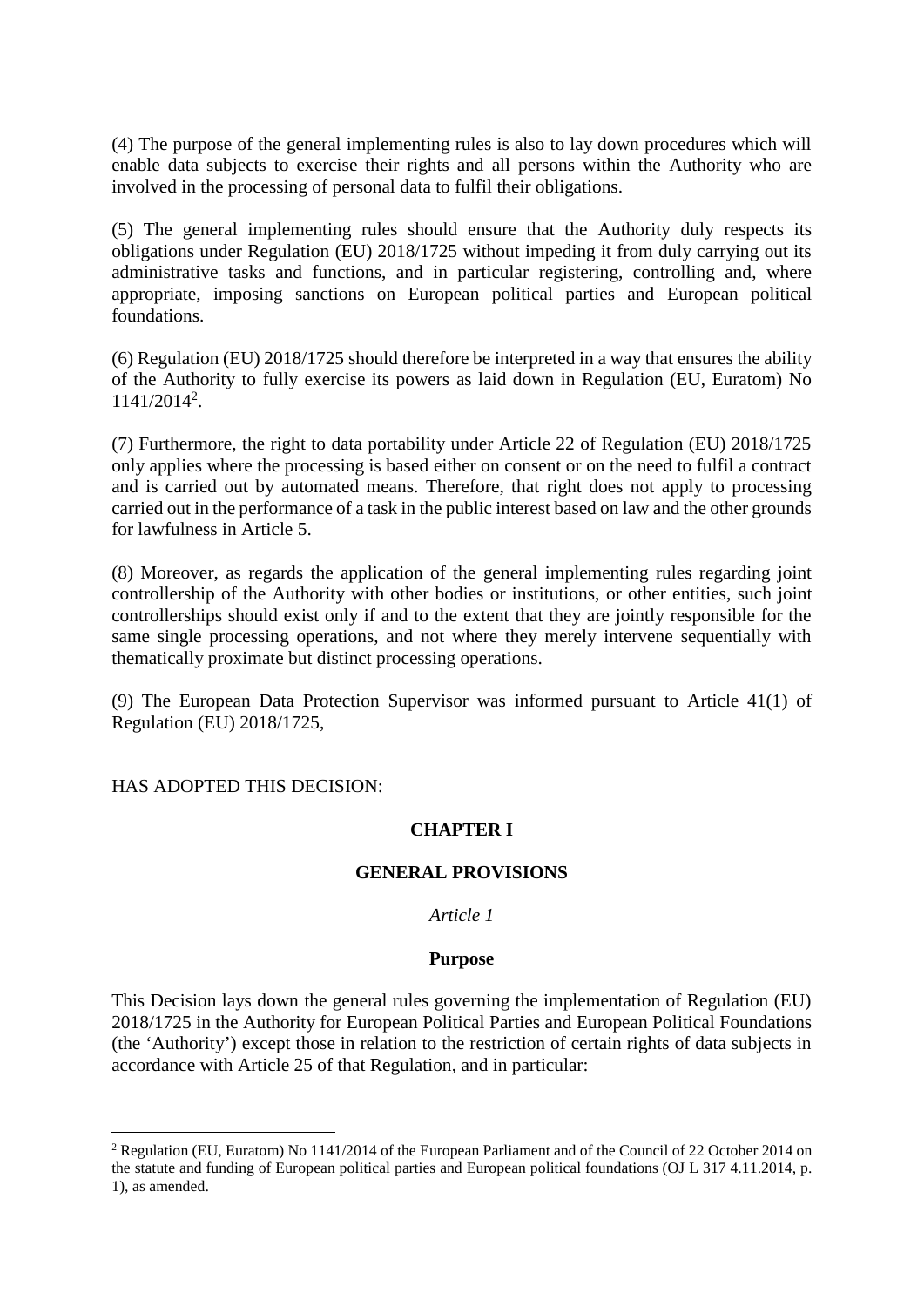(a) implements the provisions set out in Regulation (EU) 2018/1725 which relate to the tasks and duties of the Authority as set out in that Regulation, in particular in its capacity as data controller,

(b) lays down detailed rules and procedures in relation to the Data Protection Coordinator of the Authority,

(c) lays down detailed rules pursuant to which a data subject may exercise his or her rights.

### *Article 2*

### **Controller**

1. The Authority, represented by the Director, determines the purposes and means of the processing of personal data and therefore acts as controller in respect to those data within the meaning of Article 3(8) of Regulation (EU) 2018/1725.

2. Where the Authority and at least one other entity, including Union Institutions and bodies, determine the purposes and means of a given processing operation, the competent actors shall be considered to be joint controllers within the meaning of Article 28(1) of Regulation (EU) 2018/1725.

3. The controller shall be responsible for ensuring that processing operations are carried out in compliance with Regulation (EU) 2018/1725 and must be able to demonstrate compliance with that Regulation.

In particular, the controller shall be responsible for:

(a) implementing appropriate technical and organisational measures in view of the application of the data protection by design and by default principles;

(b) giving the staff under its authority suitable instructions for ensuring that processing is lawful, fair, transparent and confidential and providing an appropriate level of security in view of the risks which processing entails;

(c) cooperating with the Data Protection Officer and the European Data Protection Supervisor in the performance of its respective duties, in particular by sending information to them in reply to their requests;

(d) informing and involving in a timely manner the Data Protection Officer notably in projects regarding new data processing operations or significant modifications to existing operations.

# *Article 3*

### **Data Protection Coordinator**

1. A Data Protection Coordinator shall be designated by the Authority. The Data Protection Coordinator liaises with the Data Protection Officer in respect of activities in which personal data are processed by the Authority.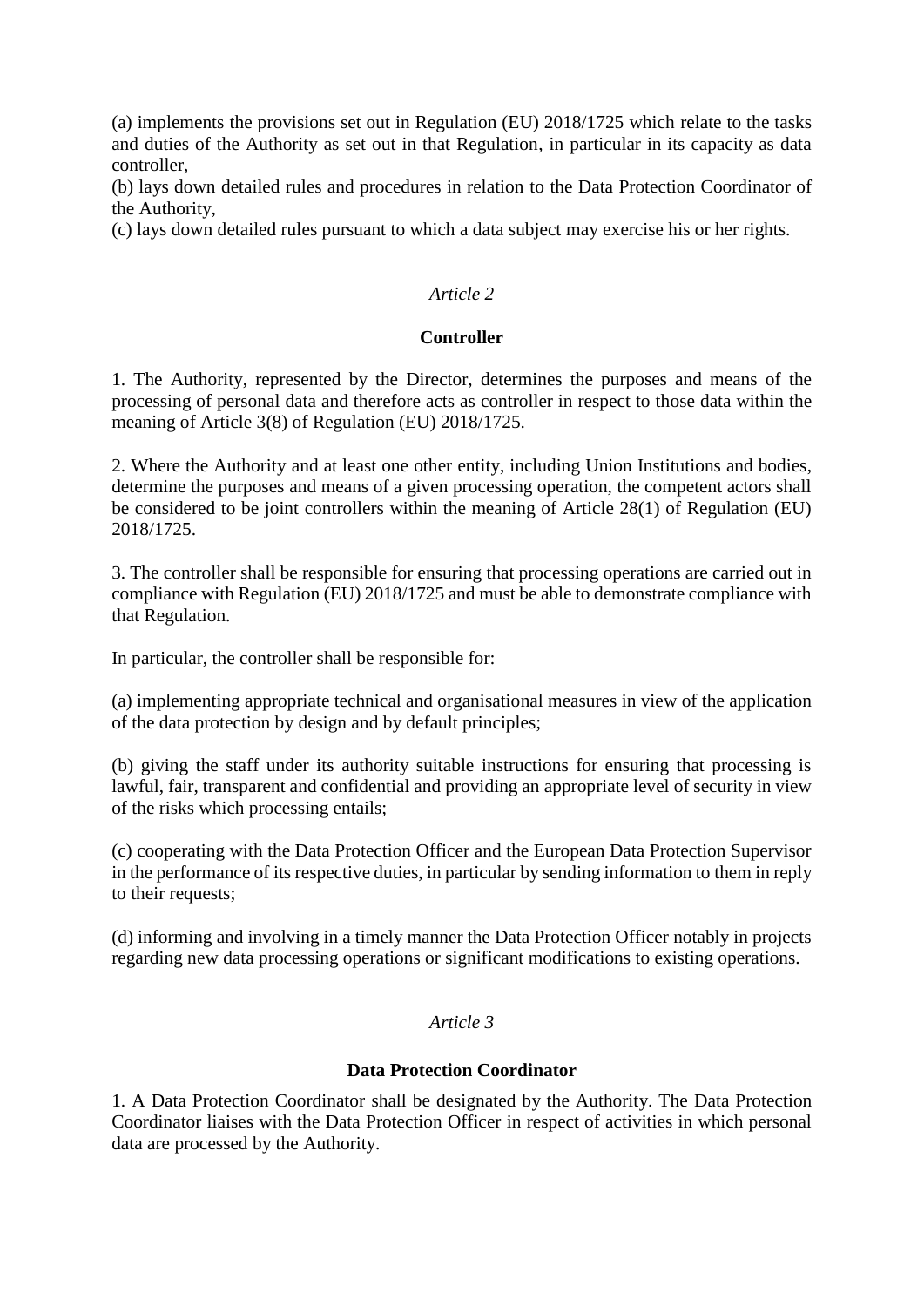2. The Data Protection Coordinator shall be designated by the Director of the Authority from among officials or members of staff covered by the Conditions of Employment of other Servants of the Union who have already acquired extensive experience in the activity of the Authority or in data protection matters. The designation shall be notified to the Data Protection Officer and to the staff of the Authority.

3. The Data Protection Coordinator shall be chosen on the basis of his or her knowledge and experience of the functioning of the Authority, motivation for the function, competences relating to data protection and information security, understanding of information systems principles and communication skills. The Data Protection Coordinator shall, in that capacity, be accountable directly to the Director. He/she shall remain in charge for a maximum of four years, renewable once.

4. The tasks of the Data Protection Coordinator are as follows:

- inform, on a regular basis, the Director about the implementation of the Regulation within the Authority;

- inform the Data Protection Officer in advance of any new data processing operations that the Authority intends to put in place;

- inform the Data Protection Officer of any significant changes affecting ongoing processing operations, such as the setting up of a new IT application;

- propose practical solutions to the Data Protection Officer to improve data management in the Authority;

- assist the Data Protection Officer in providing trainings, participate in meetings, where applicable in working groups of the Data Protection Officer / Data Protection Coordinator network and the Data Protection Day;

- assist the data controller in preparing the records of processing activities by documenting the processing operation, filling in the risk assessment and where required the Data Protection Impact Assessment (DPIA) and by creating the privacy statements;

- assist the data controller in responding to requests from data subjects or from the European Data Protection Supervisor and, if necessary, cooperate with the Data Protection Officer in these activities;

- under the coordination of the Data Protection Officer, raise awareness on data protection matters within the Authority;

- facilitate contact between data subjects and the Data Protection Officer in the event of complaints, potential abuses or gaps in data management;

- act as a contact point between the Director of the Authority and the Data Protection Officer.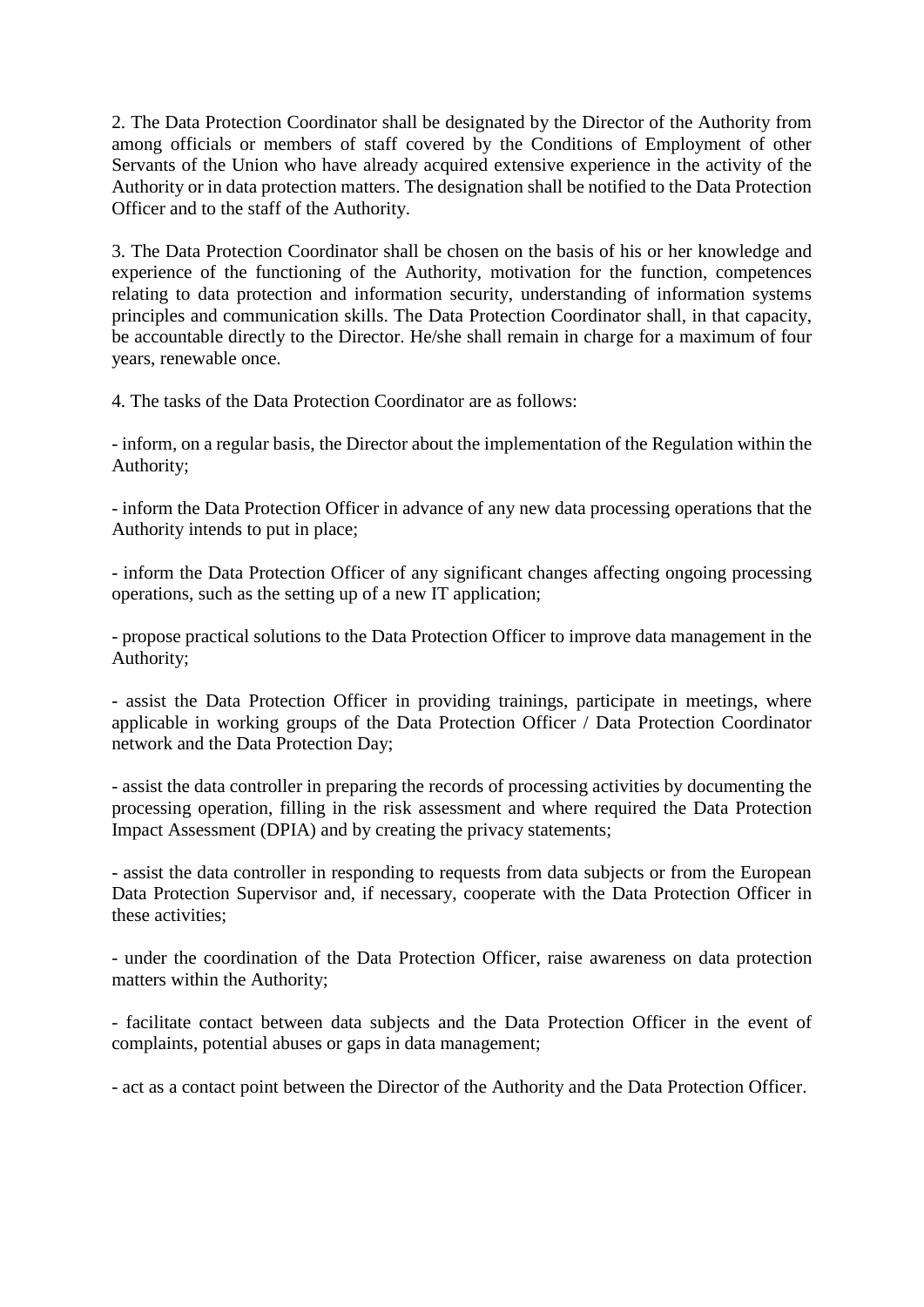### **CHAPTER II**

#### **EXERCISE OF RIGHTS BY DATA SUBJECTS**

#### *Article 4*

#### **General rules for the implementation of Articles 14 to 24 of Regulation (EU) 2018/1725**

1. The right to be informed, the right of access, the right to rectification, the right to erasure, the right to restriction of processing, the right of recipients to be notified, the right to data portability, the right to object and rights relating to automated decision-making including profiling, as laid down in Articles 14 to 24 of Regulation (EU) 2018/1725, may be exercised only by the data subject or by his or her duly authorised representative.

2. The data subject shall address requests to exercise one of his or her rights referred to in paragraph 1 to the controller. The request shall contain:

(a) the name, surname and contact details of the data subject;

(b) an indication of the right to be exercised;

(c) the address of residence;

(d) where necessary, supporting documents relating to the request;

(e) the category or categories of the personal data concerned;

(f) the data subject's signature and the date of the request.

3. The request may be submitted by internal or external mail, by e-mail or by any other written means.

4. The controller shall ask for any necessary clarifications in relation to the content of the request as set out in paragraph 2 of this Article, particularly where the request is unclear or incomplete. Until final clarification of these matters, the applicable deadline under Article 14(3) and (4) of Regulation (EU) 2018/1725 shall not start to run.

5. The controller shall verify the data subject's identity in accordance with Article 14(6) of Regulation (EU) 2018/1725. During the identity verification period, the applicable deadline under Article 14(3) and (4) of Regulation (EU) 2018/1725 shall not start to run.

6. The controller shall respond to any request by the data subjects to exercise their rights, even in cases in which the Authority does not hold any relevant personal data. An acknowledgement of receipt shall be sent to the data subject within ten working days of the receipt of the request. However, the controller shall not be required to send an acknowledgement of receipt if a substantive reply to the request is provided within the same time limit of ten working days.

7. The reply shall be sent to the data subject, within the deadlines provided for under Article 14(3) and (4) of Regulation (EU) 2018/1725, by the same written means of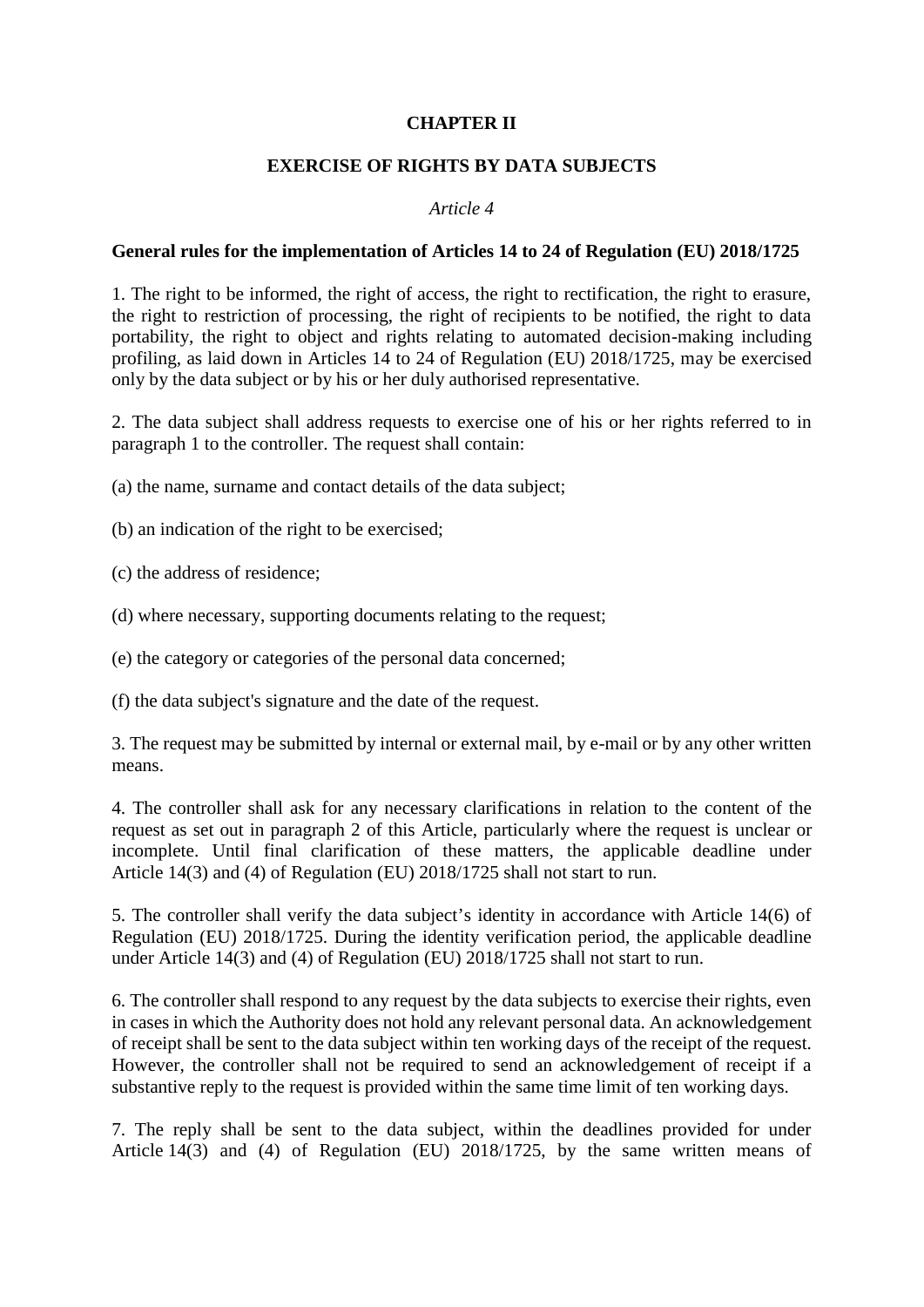communication and in the same official language of the Union used by the data subject, unless otherwise requested by this latter.

8. While processing a request under Article 14 of Regulation (EU) 2018/1725, the controller shall take account of any need to apply an exception, a derogation or a restriction under Chapter IV of this Decision.

9. In the case of a highly complex request, or when the due processing of a request is likely to result in a risk to the rights and freedoms of other data subjects, the controller shall consult the Data Protection Officer.

#### *Article 5*

### **Right to be informed**

# **(Articles 15 and 16 of Regulation (EU) 2018/1725)**

In accordance with Article 14 of Regulation (EU) 2018/1725, the controller shall provide the information referred to in Articles 15 and 16 of that Regulation, including when further processing is intended, in generalised form on the internet or the intranet.

### *Article 6*

#### **Right of access**

### **(Article 17 of Regulation (EU) 2018/1725)**

Where the data subject makes a request for access to his or her personal data, the controller shall provide a copy of the personal data undergoing processing by the same written means of communication used by the data subject, unless otherwise requested by this latter.

# *Article 7*

# **Right to rectification**

#### **(Article 18 of Regulation (EU) 2018/1725)**

1. Requests for rectification shall specify the personal data to be rectified or completed, a demonstration of the inaccuracy or incompleteness of the data and the correction to be made. Where necessary, a request shall be accompanied by supporting documents.

2. The data subject shall be notified of the successful rectification. In the case of the rejection of the request, the controller shall inform the data subject in writing about the reasons thereof.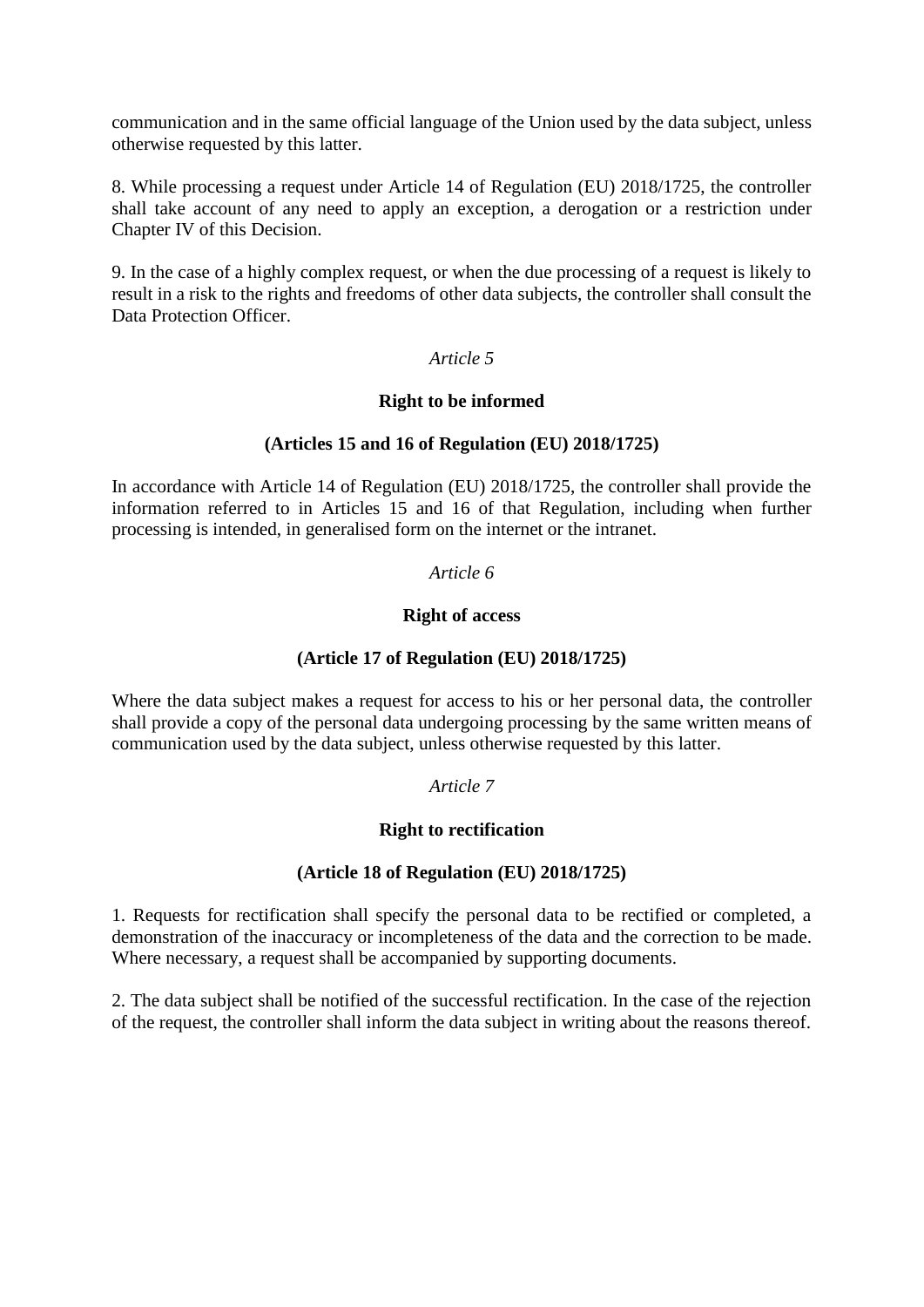### *Article 8*

### **Right to erasure**

# **(Article 19 of Regulation (EU) 2018/1725)**

1. Requests for erasure shall specify the personal data to be erased and indicate the grounds for erasure within the meaning of Article 19 (1) of Regulation (EU) 2018/1725.

2. The data subject shall be notified of the successful erasure. In the case of the rejection of the request, the controller shall inform the data subject in writing about the reasons thereof.

3. Erasure entails the physical disappearance of the personal data without it being necessary to replace them by a code.

### *Article 9*

### **Right to restriction of processing**

# **(Article 20 of Regulation (EU) 2018/1725)**

1. Requests for the restriction of processing shall specify the personal data concerned and the grounds for the restriction, as laid down in Article 20(1) of Regulation (EU) 2018/1725.

2. The data subject shall be notified of the successful restriction of processing. In the case of the rejection of the request, the controller shall inform the data subject in writing about the reasons thereof.

# *Article 10*

# **Notification to recipients**

# **(Article 21 of Regulation (EU) 2018/1725)**

1. After finalisation of one of the procedures laid down in Articles 16 to 18 of this Decision, the controller shall launch the procedure under Article 21 of Regulation (EU) 2018/1725 in due course.

2. In the case that the notification to recipients proves impossible or involves a disproportionate effort, the controller shall inform the data subject in writing about the reasons thereof.

#### *Article 11*

# **Right to data portability**

# **(Article 22 of Regulation (EU) 2018/1725)**

1. Requests under Article 22 of Regulation (EU) 2018/1725 shall specify the personal data concerned.